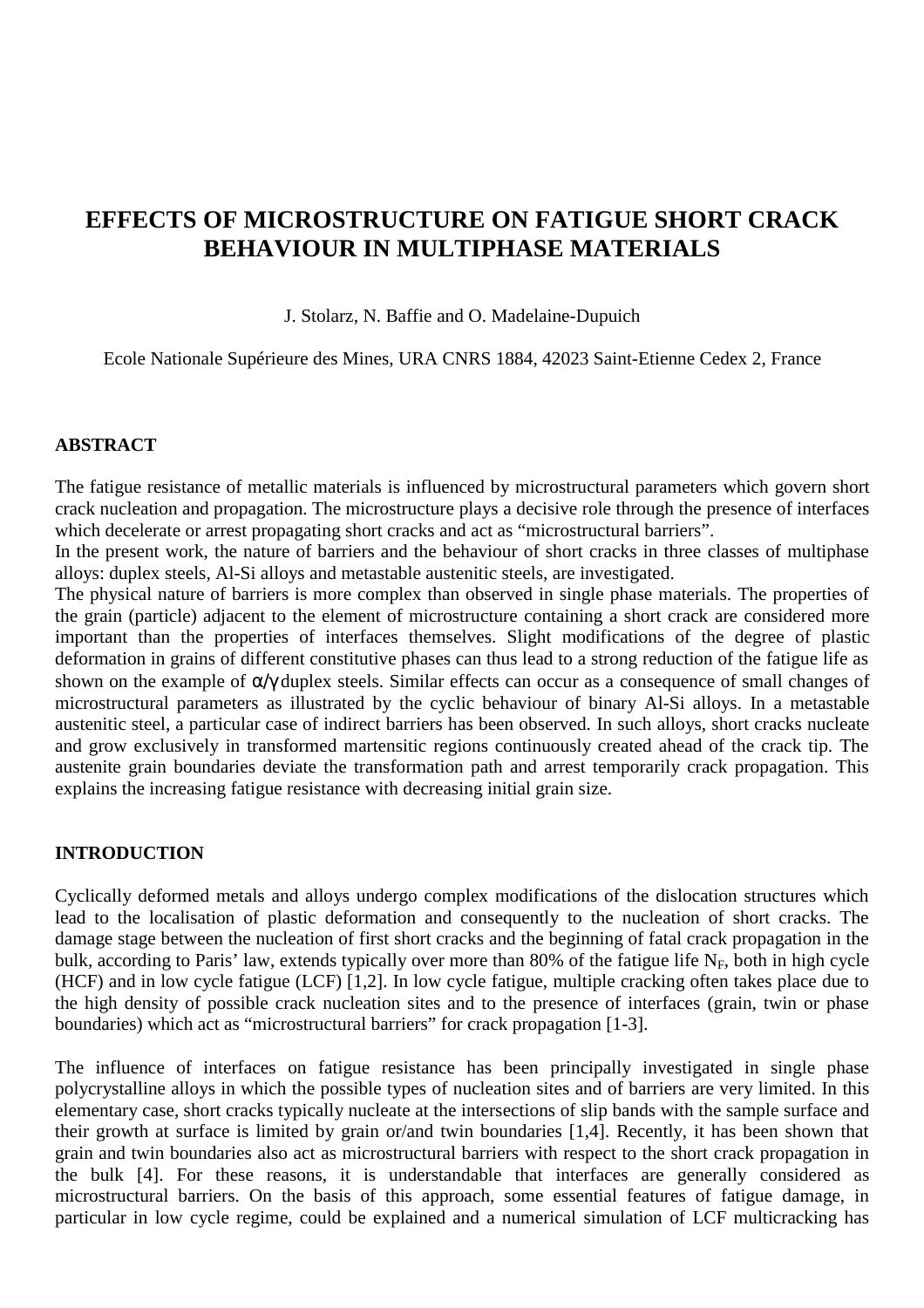been proposed [1,5]. However, the physical mechanisms leading to the short crack propagation across microstructural barriers are still subject to discussions. Existing models consider the misorientation effect between adjacent grains as the essential one, without taking into account the evolution of the state of plastic deformation in the neighbouring grain during cyclic straining. In this approach, plastic zones ahead of the crack tip are arrested at boundaries and they induce stresses in the vicinity of the barrier in the adjacent grain. If the corresponding stress value (dependent, among many factors, on the crack length and on the value of applied stress) exceeds the local yield stress, dislocation sources are activated leading to the localisation of plastic deformation and making possible short crack propagation across the barrier [6].

The above mentioned model [6] predicts either a crack deceleration, or a total blocking in front of a barrier, but not a temporary crack arresting as currently observed in fatigue. Moreover, it does not allow to explain the fatigue behaviour of more complex microstructures in which the nature of short crack nucleation sites and consequently that of microstructural barriers depend not only on morphological and topological parameters which characterise the microstructure but also on the respective responses of each phase with respect to the cyclic straining. Finally, the propagation criterion itself (slip activation in the neighbouring grain) appears to be insufficient, in particular in low cycle fatigue, for which most grains are plastified, but short cracks are still arrested at interfaces, often during thousands of cycles [1-3].

Recently, Stolarz and Foct have suggested [7] that the effectiveness of an interface as microstructural barrier depends mainly on the degree of plasticity developed in the grain (particle) adjacent to the one containing a short crack. Indeed, the stresses induced by the interaction of the plastic zone with interfaces must act over a period (number of cycles) long enough to produce pronounced slip bands along which the crack can propagate. If the neighbouring grain is already plastified, the required number of cycles can be supposed lower than in the case where no dislocation slip has taken place before. Thus, the resistance of the same interface with respect to the propagation of a short crack can be radically different, even for the identical value of the applied stress/strain as schematised in Figure 1.



**Figure 1:** Decreasing resistance of the same grain boundary under same applied stress σ : (a) grain II non deformed – high resistance; (b) grain II slightly deformed – medium resistance; (c) grain II strongly deformed and cracked – low resistance (crack coalescence)

In multiphase materials, the complexity of the problem increases since the nature of crack nucleation sites can depend not only on the microstructure but also on the amplitude of applied stress or strain as it has been demonstrated in the case of duplex austenitic-ferritic stainless steels [8,9]. In addition to the factors which play a role in single phase alloys, the effectiveness of an interface will depend also on the physical properties of the adjacent grain (particle). The resistance of a barrier can be supposed to be radically different depending on the short crack nucleation site and it can evolve rapidly, even for little changes of operating parameters [4,8,9].

The present work deals with three different aspects of fatigue short crack growth in multiphase alloys:

- the influence of microstructural parameters on the cracking mode (single or multiple cracking) and on the fatigue life (binary Al-Si alloys);
- the influence of the nature of crack nucleation sites and of the degree of plasticity developed in the grains of second phase on fatigue resistance (binary Al-Si alloys and duplex  $\alpha/\gamma$  stainless steels);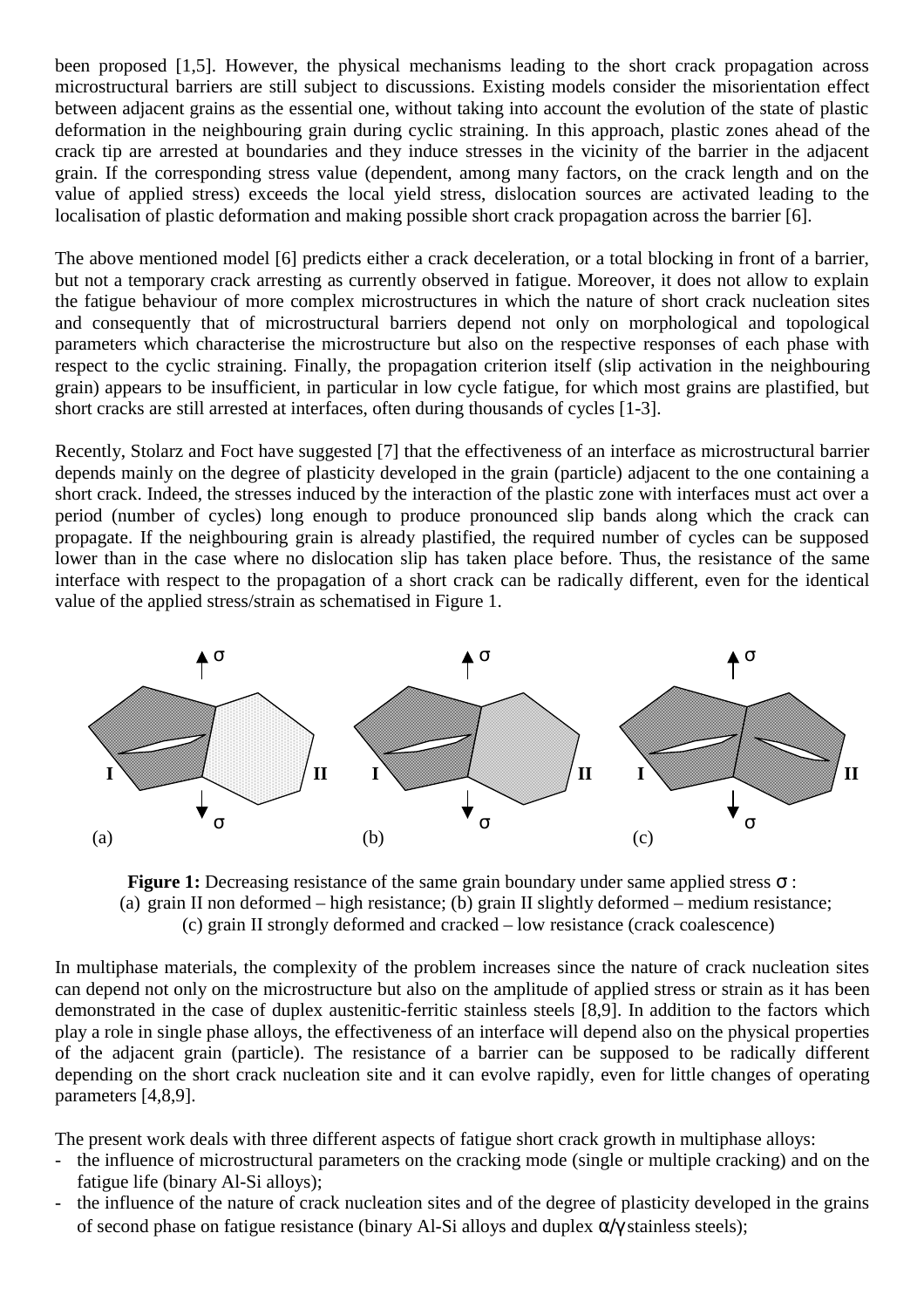- the behaviour of short cracks related to the dynamic microstructure evolution during cyclic straining (metastable austenitic stainless steels).

## **INFLUENCE OF SOME MICROSTRUCTURAL PARAMETERS ON THE RESISTANCE OF BARRIERS**

The microstructure of binary non-modified Al-Si alloys with composition close to the eutectic one is composed of an acicular Al-Si eutectic and of primary Al or Si crystals [10]. The fatigue damage in such alloys (symmetrical push-pull tests under plastic strain control at 20°C in air) has been found to start through decohesion of interfaces between elongated brittle Si and a very ductile Al-base phase [11]. The "short cracks" created in this way have the surface lengths equal to the linear dimension of Si particles at surface. They are arrested in front of layers of the ductile phase before they can propagate towards neighbouring Si particles, cracked or not, see Figure 2.



**Figure 2:** Initial stages of LCF cracking in a non-modified Al-Si eutectic

Two Al-Si alloys, AS12 (containing 25% of primary Al) and AS13 (purely eutectic), exhibit radically different behaviours with respect to the cyclic straining at the same applied plastic strain amplitude, even if the initial stages of damage are the same as schematised in Figure 2. While in AS12 an extended multiple cracking is observed, a single crack develops in AS13 [5,11]. The multiple cracking has in this case a beneficial influence on the fatigue life which is roughly ten times longer in AS12 than in AS13, at same  $\Delta \epsilon_{p}/2$ , see Figure 3. Similar effect has also been observed in other binary Al-Si alloys [5].

Taking into account the above presented damage mechanism, it is obvious that interfaces cannot be considered as microstructural barriers for crack propagation in Al-Si alloys. The role of barriers is played by layers of the Al-rich phase (Figure 2) which is practically non deformed in AS12 and in AS13. The physical properties of barriers are thus the same in both alloys (the case of AS12S will be discussed in the following section). Their resistance to crack propagation is therefore proportional, for the same short crack length, to the distance  $\lambda$  between neighbouring Si particles. On the other hand, the stress concentrations at crack tips are proportional to their surface lengths. Since decohesions at Si/Al interfaces are expected to occur first along the longest particles  $l_{\text{max}}$ , the resistance of Al layers with respect to the crack propagation can be supposed to be proportional to the microstructural parameter **lmax/** λ. Indeed, in two investigated alloys, AS12 and AS13, the respective  $l_{\text{max}}/\lambda$  values are very different one from another: 3.8 and 9.0. This suggests a better resistance of microstructural barriers to short crack propagation in AS12 than in AS13 even if the propagation mechanism across layers of non deformed Al-rich phase remains unchanged in both cases. Moreover, it appears that the energy necessary to cross the first barrier in AS13 is lower from that required to nucleate new short cracks because no multiple cracking takes place. The situation is inversed in AS12 in which, due to a better barrier resistance, numerous short cracks are nucleated before any propagation can occur. Thus, the transition from single to multiple cracking results in a strong improvement of the fatigue resistance of binary Al-Si alloys, at applied plastic strain amplitudes.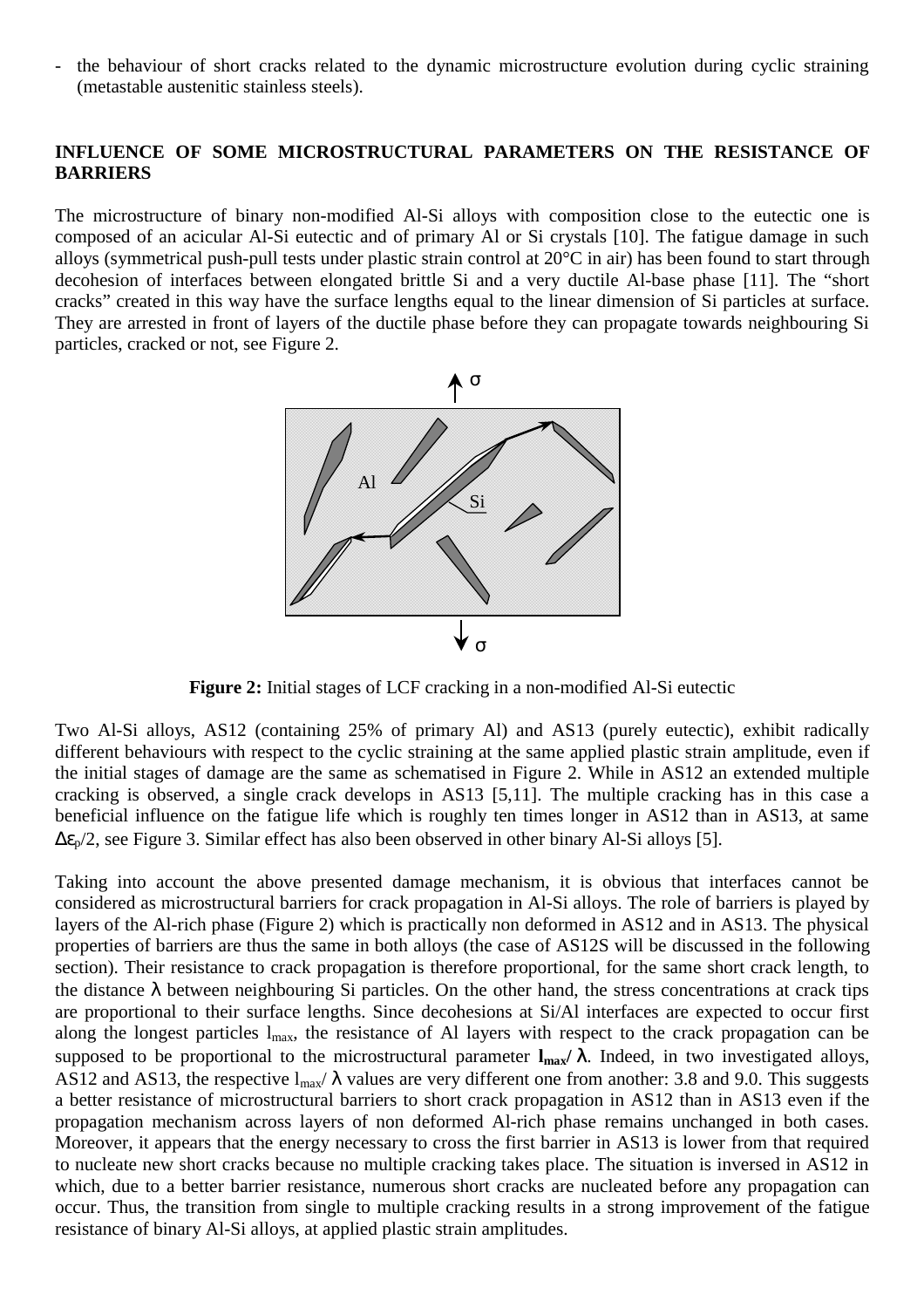

**Figure 3:** Coffin-Manson plot for three binary Al-Si alloys with a non-modified eutectic

#### **MICROSTRUCTURAL BARRIER STRENGTH RELATED TO THE PLASTIC DEFORMATION**

#### *The effect of heat treatment on fatigue resistance of the binary AS12 alloy*

As shown in the previous section, the AS12 alloy undergoes a fatigue damage through multiple cracking, in low cycle fatigue at applied plastic strain amplitude. The heat treatment at 560°C during 20 hours (AS12S) results in some roundening of sharp edges of Si particles in the eutectic without any significant modification of the  $l_{\text{max}}/\lambda$  parameter value. Surprisingly, the fatigue resistance of AS12S decreases compared with AS12, at same applied plastic strain amplitude (Figure 3), and the damage mode becomes single cracking. Since the short crack nucleation mechanism remains unchanged compared with AS12 [5], the morphological factors alone cannot explain the radical modification of the cyclic behaviour of the material. In fact, the essential difference between the fatigue behaviours of both analysed microstructures consist in the cyclic response of the Al-rich phase in the eutectic. While the maximum tensile stress remains constant with respect to the number of cycles in AS12, it increases continuously all over the test in AS12S, its maximal value reaching nearly the double of the initial one (Figure 4).



**Figure 4:** Cyclic hardening in AS12 and in AS12S at  $\Delta \epsilon_p / 2 = \pm 10^{-3}$ 

This result indicates that considerable structural modifications of the Al-rich phase take place as it has been confirmed by TEM observations [5]. Consequently, the decrease of the resistance of barriers for the identical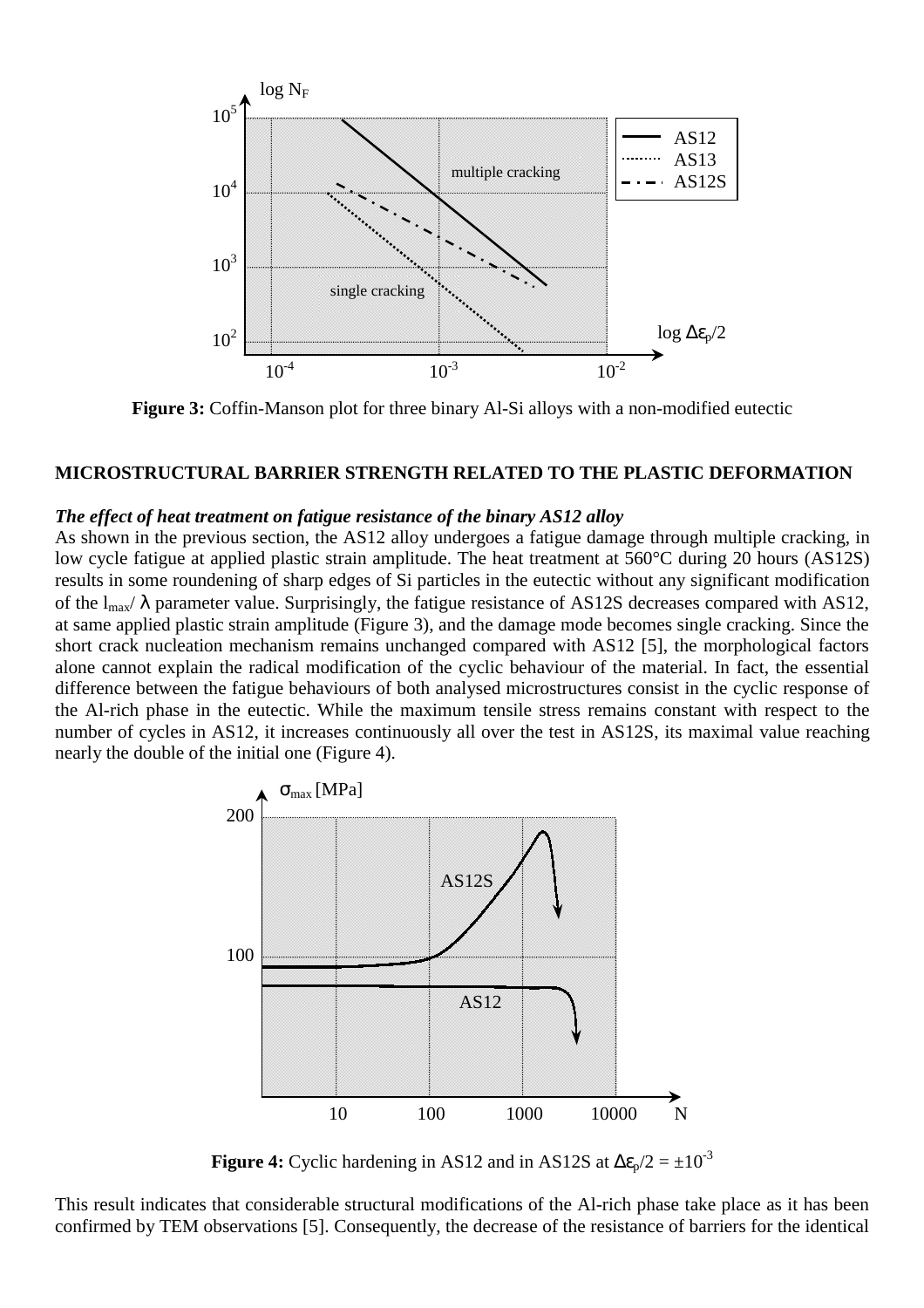value of the  $l_{\text{max}}/\lambda$  parameter occurs. In fact, a barrier composed of a layer of a non-deformed Al phase (AS12) is more difficult to be crossed by a short crack than in a similar layer in which the dislocation density is high (AS12S). The validity of the generalised approach to the problem of microstructural barriers taking into account the degree of plastic deformation behind the interface which arrests crack propagation, is thus enhanced.

# *The influence of ageing on low cycle fatigue damage of austenitic-ferritic duplex steels*

The ageing treatment of duplex austenitic-ferritic stainless steels (at 475°C during 200 h) is applied in order to increase the mechanical resistance of the alloy due to the spinodal decomposition in the ferrite. However, in fatigue, the microstructural modification induced by ageing leads to significant changes in short crack nucleation mechanisms [4,12].

In a non-aged commercial SAF 2205 duplex steel, tested at high levels of applied plastic strain amplitude  $(\Delta \epsilon_p/2 = \pm 610^{-3})$ , plastic deformation takes place in grains of both phases  $\alpha$  and  $\gamma$ . Short cracks can thus nucleate on slip bands in  $\alpha$  or in  $\gamma$  grains and they are stopped at  $\alpha/\gamma$  interfaces (Figure 5). Due to the intense plastic deformation, the density of crack nucleation sites is very high and a generalised multiple cracking at surface is observed (Figure 6).



**Figure 5:** Short crack nucleation in a  $\alpha/\gamma$  duplex steel – the influence of ageing : (a) non aged : plasticity in  $\alpha$  and in  $\gamma$ , crack nucleation in  $\gamma$ ; (b) non aged : plasticity in  $\alpha$  and in  $\gamma$ , crack nucleation in α; (c) aged : plasticity in γ, crack nucleation close to  $\gamma/\alpha$  interface, propagation in α



**Figure 6:** Surface plasticity and short cracks in the non-aged SAF 2205 austenitic-ferritic duplex steel (air, 20°C,  $\Delta \epsilon_p/2 = \pm 6.10^{-3}$ , N<sub>F</sub> = 600 cycles) [12]

The ageing induces a strong embrittlement of the  $\alpha$  phase leading, at  $\Delta \epsilon_p/2 = \pm 6.10^{-3}$ , to the development of plasticity exclusively in grains of austenite. Intense slip bands in  $\gamma$  interact with  $\gamma/\alpha$  interfaces and induce stresses in brittle  $\alpha$  grains, close to boundaries. This leads to short crack nucleation through microcleavage in the vicinity of boundaries in  $\alpha$  (Figures 5 and 7). Such short crack extend rapidly between two neighbouring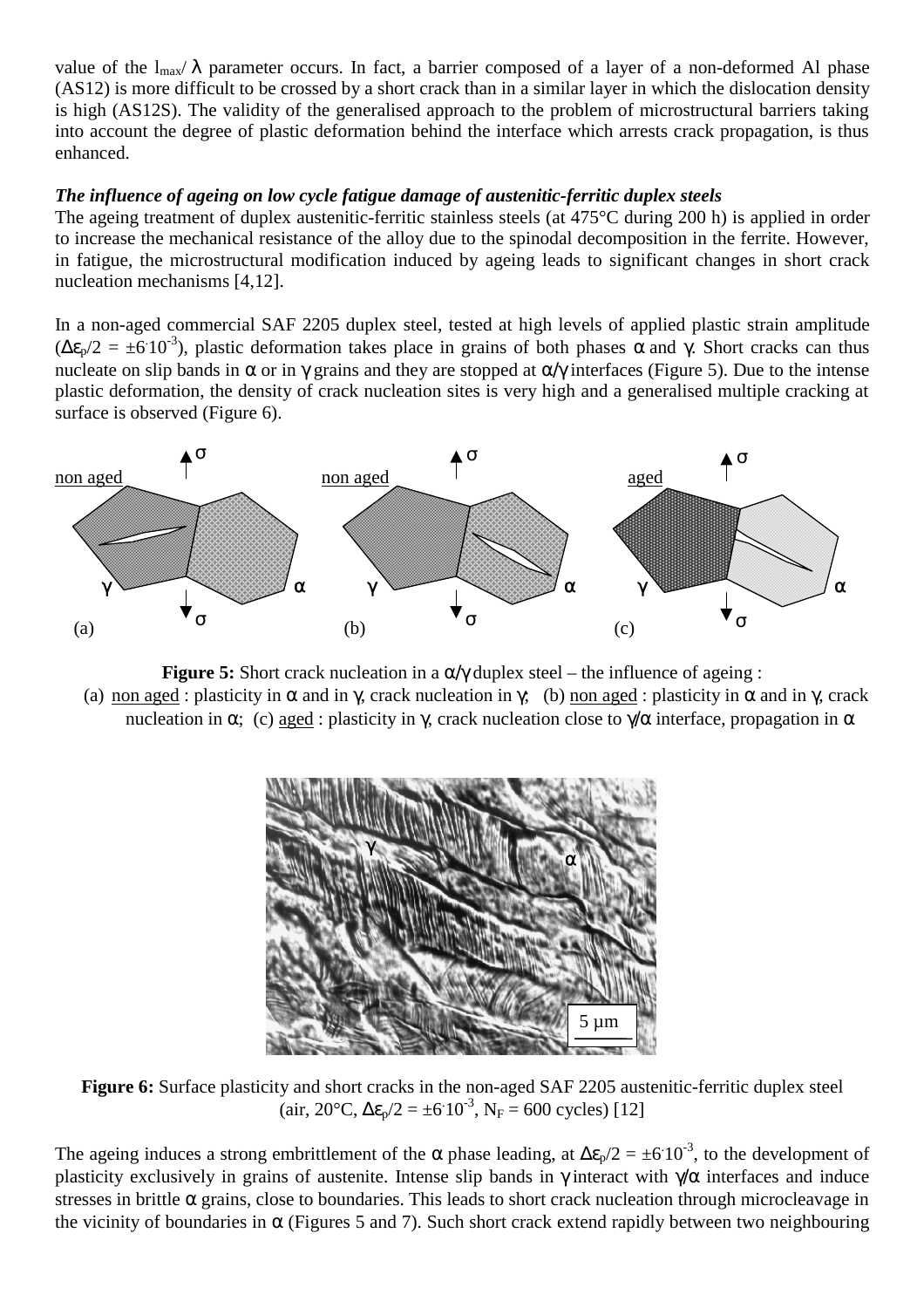$\gamma/\alpha$  interfaces and their further propagation must take place across very strongly deformed grains of austenite.



**Figure 7:** Plastic deformation in austenite and short crack nucleation in ferrite in the aged SAF 2205 duplex steel (air, 20°C,  $\Delta \epsilon_p/2 = \pm 6.10^{-3}$ , N<sub>F</sub> = 200 cycles) [12]

For this reason and due to the fact that stresses at the crack tip in the aged steel are higher, at same  $\Delta \epsilon_p/2$ , the interface boundaries resist much less to crack propagation than in the previous case. Once the first barrier crossed, further barriers (alternatively very brittle  $\alpha$  grains or heavily deformed  $\gamma$  ones) do not oppose any significant resistance and the development of the fatal crack is much faster than in the non-aged material. This explains a marked evolution of the fatigue life, at  $\Delta \epsilon_p/2 = \pm 6 \cdot 10^{-3}$ , which decreases from 600 cycles to 200 cycles after ageing.

# **INDIRECT MICROSTRUCTURAL BARRIERS IN A METASTABLE AUSTENITIC STAINLESS STEEL**

Austenitic steels cyclically deformed in the temperature regime between  $M_s$  and  $M_d$  can undergo a straininduced martensitic transformation which results in a significant cyclic hardening of the material (at applied strain amplitude) [13]. It is generally admitted that the thresholds of the plastic strain amplitude and of the cumulative plastic strain must be reached in order to set off the  $\gamma \to \alpha'$  transformation under cyclic loading [13,14].

The effect of the strain-induced martensitic transformation has been studied in a high purity austenitic steel containing 16.8 wt % Cr, 13.5 wt % Ni and < 0.0010 wt % C. Two microstructures with different grain sizes,  $D1 = 12.5 \mu m$  and  $D2 = 40.5 \mu m$ , have been obtained through annealing at 900°C/1h and at 1200°C/2h. Low cycle fatigue tests have been carried out under plastic strain control ( $\Delta \epsilon_p/2 = \pm 4.10^{-3}$ ) and at a constant strain rate of  $10^{-3}$  s<sup>-1</sup> in laboratory air at  $20^{\circ}$ C.

The degree of the martensitic transformation and the respective fatigue lives are found to depend strongly on the grain size of the initial non transformed austenitic microstructure. At same plastic strain amplitude and same cumulative plastic strain, the fine D1 microstructure is characterised by martensite contents (up to 20 vol. %) five to ten times higher than in the coarse D2 one (maximum 2.5 vol. %). The fatigue life of D1 ( $N_F$ )  $= 7500$  cycles) is about 50% longer than that observed in D2, even if both yield stress and plateau stress values are roughly 50 MPa higher in D1, at same plastic strain amplitude. It has been shown [15] that the strain-induced transformation radically modifies the plastic cyclic behaviour of the austenite from the very beginning of loading by retarding short crack nucleation which takes place exclusively in the martensitic islands at surface. The crack propagation is always preceded by the  $\gamma \to \alpha'$  transformation assisted by strains concentrated in the plastic zone around the crack tip (Figure 8).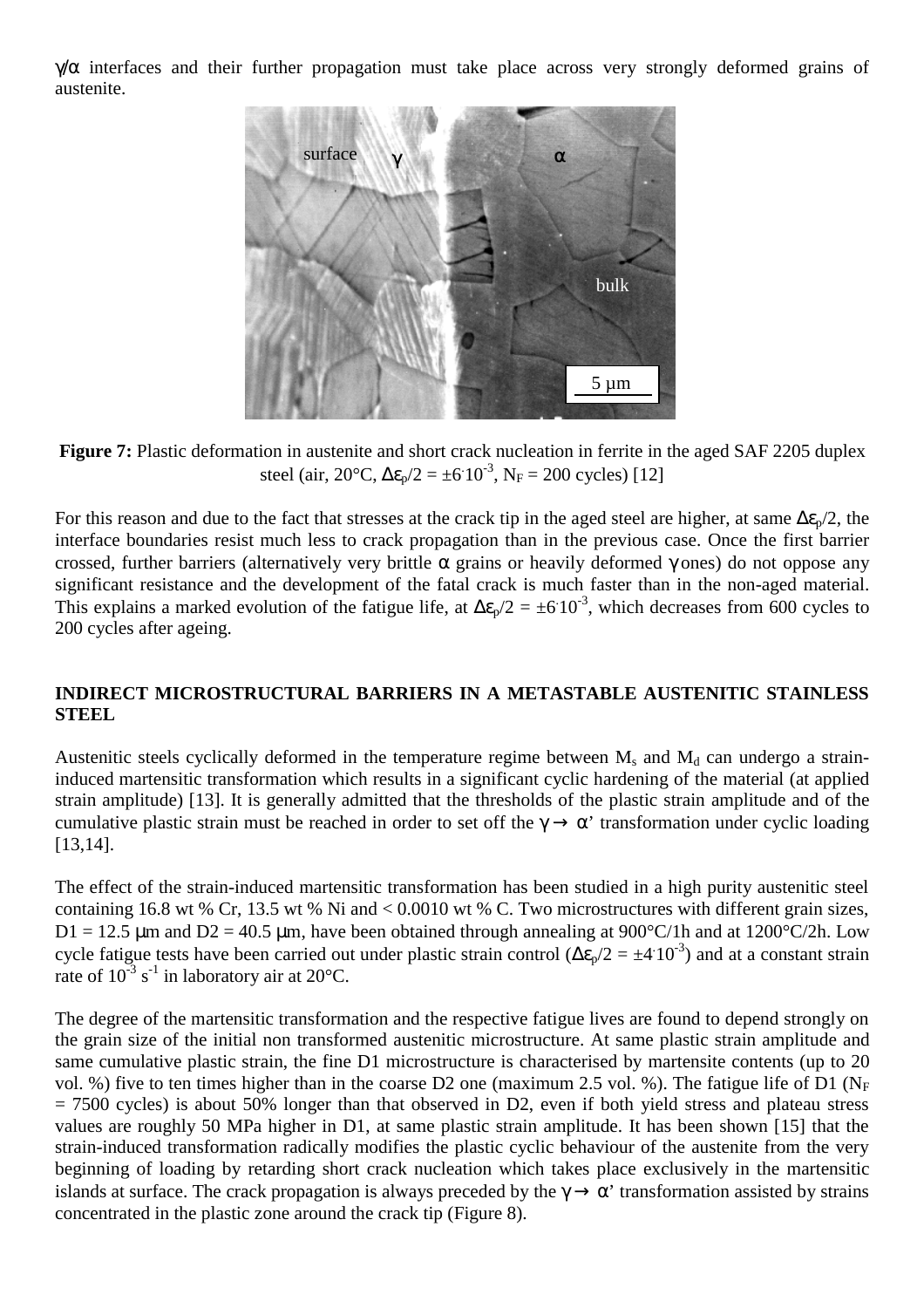

**Figure 8:** Short crack growth in martensite in a metastable austenitic steel at  $\Delta \epsilon_p/2 = \pm 4.10^{-3}$  (coarse D2 microstructure,  $N = N_F$ , vertical sample section)

Some elements of explanation of the increasing fatigue resistance with decreasing grain size can be given on the basis of an original concept of microstructural barriers in alloys with dynamic microstructure evolution during cyclic straining. It has been pointed out that short crack nucleation and propagation take place exclusively in the martensite. Moreover, short cracks do not change their orientation, which remains perpendicular with respect to the stress axis, when crossing γ/γ grain boundaries [15]. Nevertheless, austenite grain boundaries play indirectly a decisive role in the damage process. As shown in Figure 9, when a short crack, with a transformed zone around it, reaches the proximity of a grain boundary, its propagation is temporarily arrested because the transformation occurs first along the boundary. Since short cracks in the martensite have a tendency to grow perpendicularly with respect to the stress axis, propagation can only occur when the transformation of the intergranular zone has been completed and when further transformation in the neighbouring austenite grain can take place. The number of such obstacles being more important in a fine microstructure, it is understandable that crack propagation is retarded compared with a coarse microstructure. On the other hand, the crack which meets the first grain boundary is shorter in the fine microstructure inducing less stress concentration at the crack tip and making local conditions for martensitic transformation less favourable.



**Figure 9:** Short crack arresting close to a grain boundary and  $\gamma \rightarrow \alpha'$  transformation along the boundary (D2,  $N = N_F$ , vertical sample section)